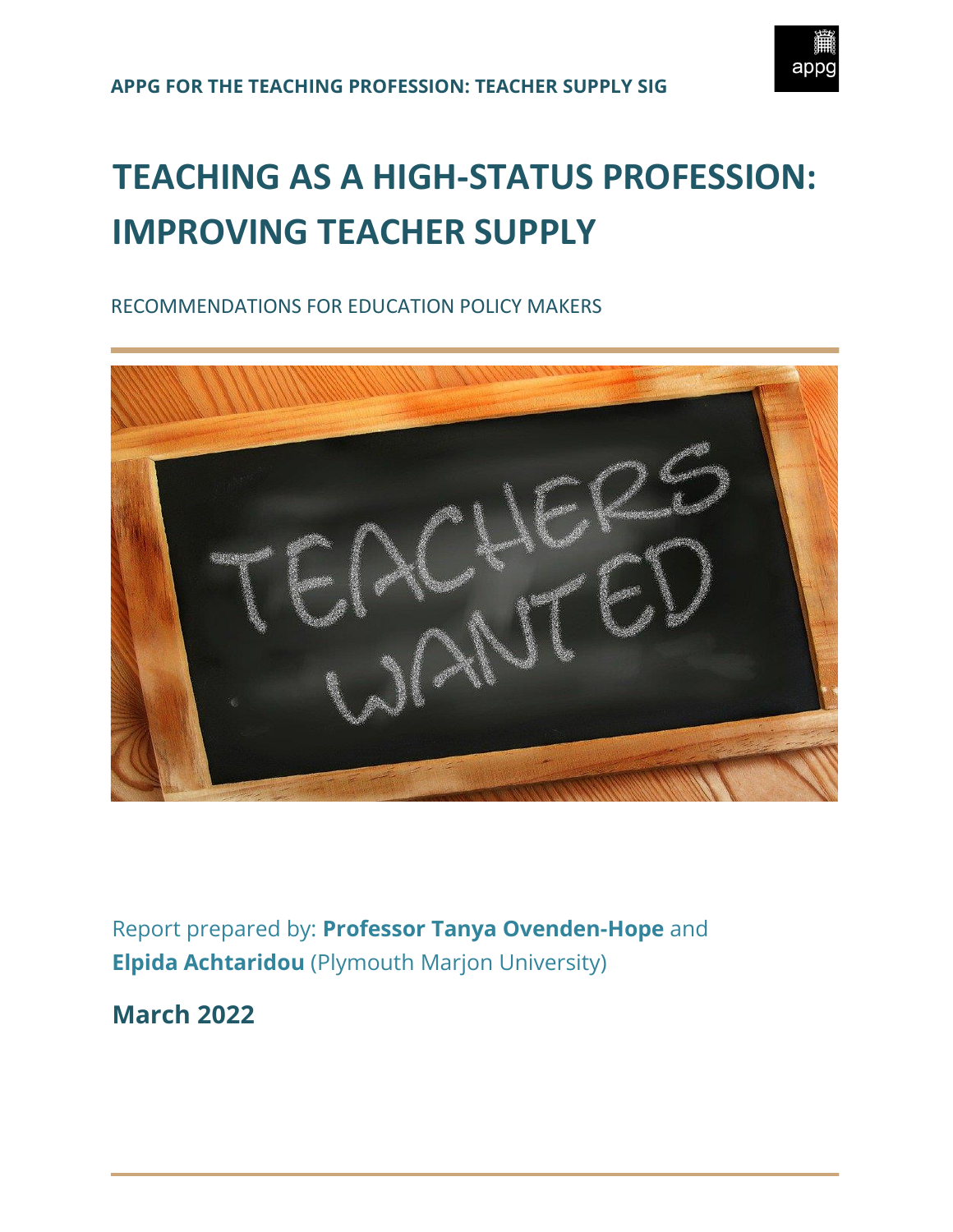## **Contents**

| Recommendation 1: Policy liaison with professional bodies for coherence and |
|-----------------------------------------------------------------------------|
| Recommendation 2: Recognise and promote the role of teachers and school     |
|                                                                             |
|                                                                             |
|                                                                             |
|                                                                             |
|                                                                             |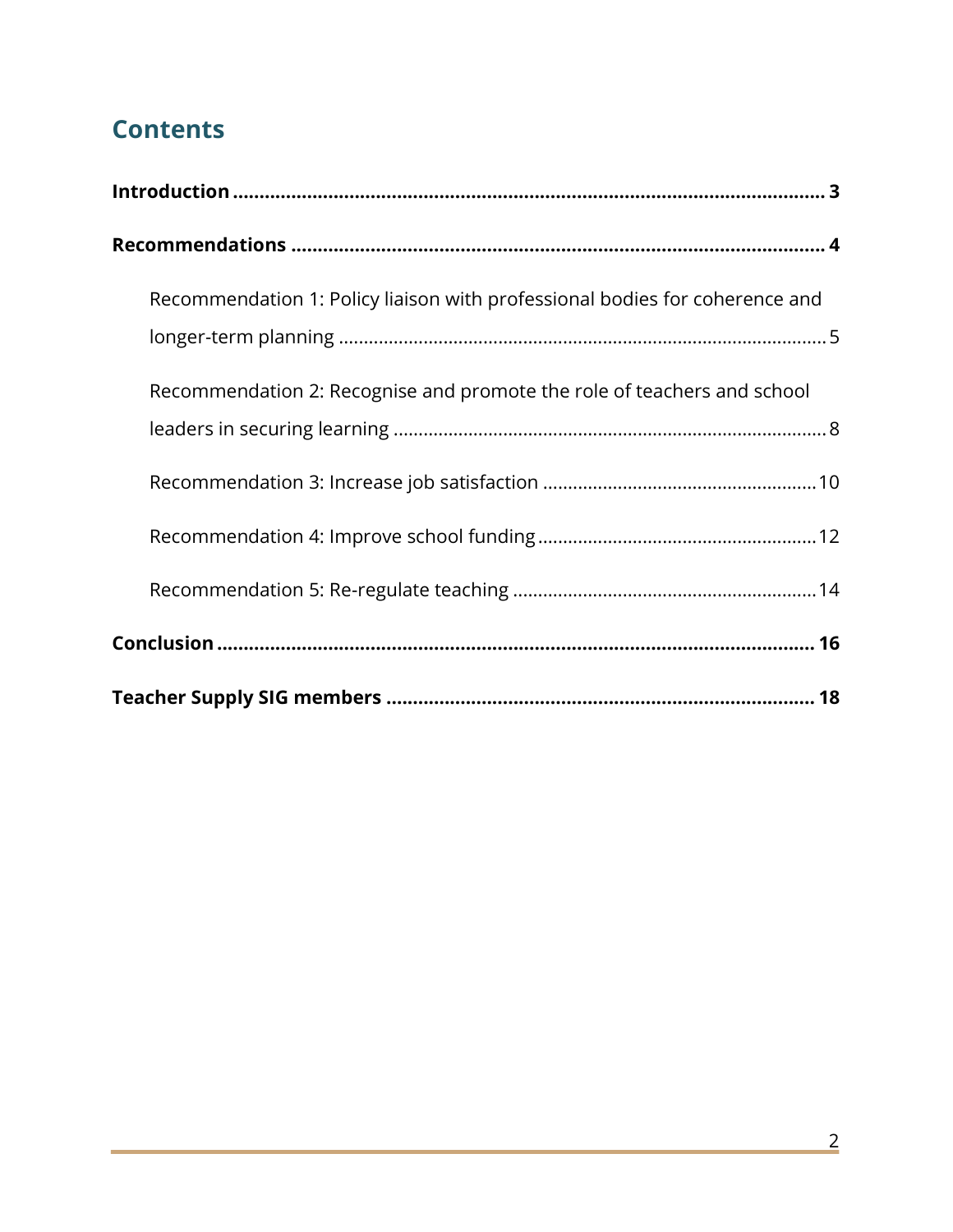## <span id="page-2-0"></span>**Introduction**

The All Party Parliamentary Group (APPG) for the Teaching Profession's Special Interest Group (SIG) for Teacher Supply was established in January 2022. The Teacher Supply SIG aims to provide a regular opportunity for experienced professionals in all sectors of Education in the United Kingdom (UK) to share insights and information about issues relating to teacher supply.

We are committed to supporting the government in matters relating to the teacher profession. This report meets a function of the APPG SIG: Teacher Supply to -

*'2.3 Advise APPG on fitness for purpose of policies and practices of the government relating to teacher supply and their function in supporting qualified teacher numbers as needed.' (APPG SIG: Teacher Supply Terms of Reference, 2022).*

The Teacher Supply SIG have considered the question:

## **'What action will support a high-status and sustainable teaching profession in English primary and secondary schools?''**

We recognise that schools operate within a complex environment that is subject to social and system level variables, such as the alignment of education to party political policies and local authority/school/multi-academy trust culture. We also recognise that schools and colleges experience teacher supply<sup>1</sup> in different ways. Therefore, this report will focus on schools only.

<sup>&</sup>lt;sup>1</sup> Teacher Supply is used in reference to both the recruitment and retention of teachers.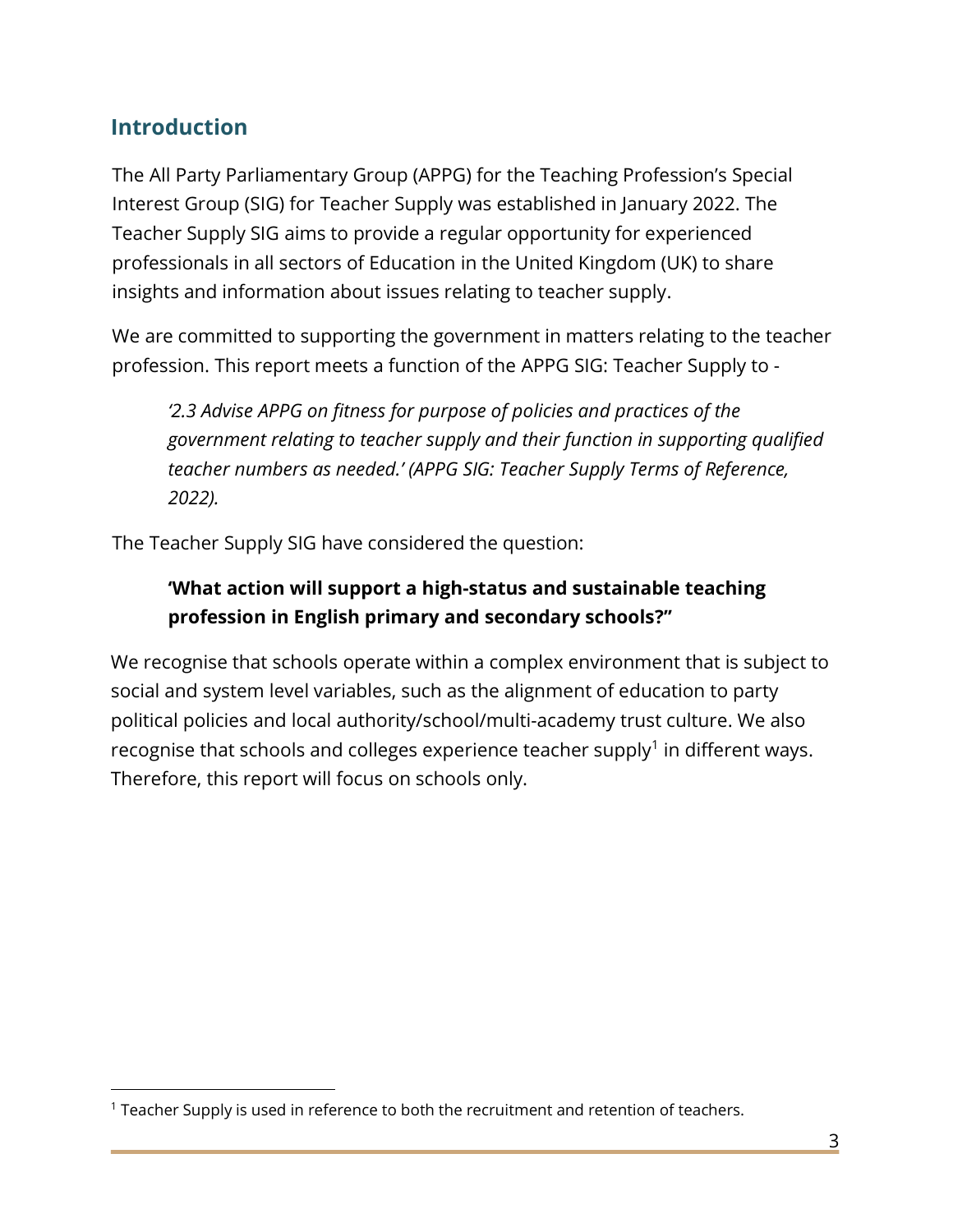## <span id="page-3-0"></span>**Recommendations**

Teaching as a career must be in line with the expectations of the graduates the profession is seeking to recruit. It should be a fully qualified profession that provides intellectual stimulation, professional autonomy and tangible opportunities for agency and decision-making. Focusing on re-establishing the status of teaching will increase perceptions of the value of teaching, increase job satisfaction and result in a fulfilling and rewarding profession that retains its workforce.

The White Paper (2022) provided the perfect opportunity to consider changes to enhance teacher status and support the re-establishing teaching as a profession of choice. We would like to request that the Department for Education (DfE) considers the following recommendations in addition to the White Paper (2022) to support teaching as a high-status profession:

- **Recommendation 1:** Policy liaison with professional bodies for coherence and long-term planning.
- **Recommendation 2:** Recognise and promote the role of teachers and school leaders in securing learning.
- **Recommendation 3:** Increase job satisfaction for teachers and school leaders.
- **Recommendation 4:** Improve school funding.
- **Recommendation 5:** Re-regulate teaching.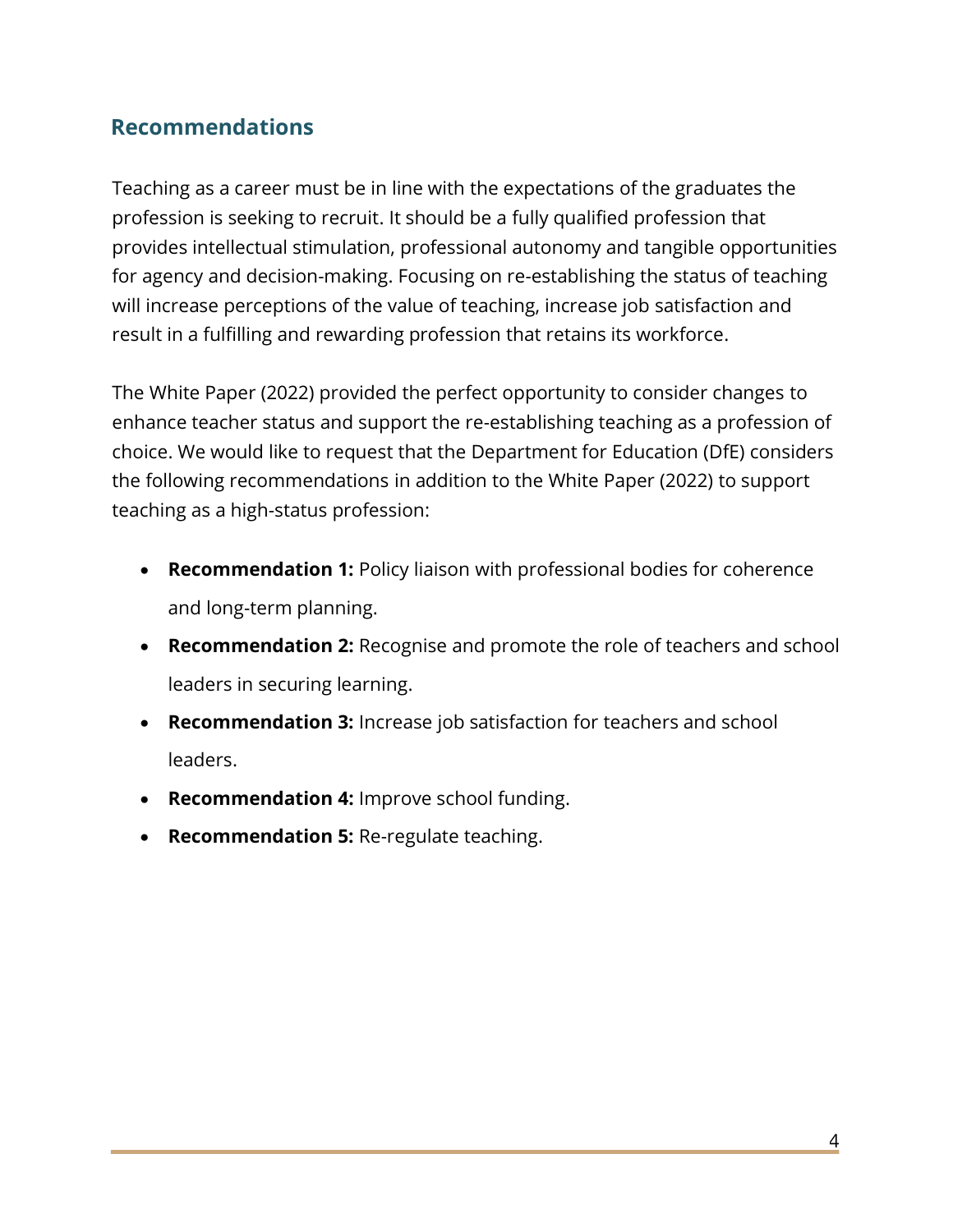## <span id="page-4-0"></span>**Recommendation 1: Policy liaison with professional bodies for coherence and longer-term planning**

#### **The challenge**

**The pace of policy change has increased the burden on teachers and school leaders.** The instability that constant and fast-moving policy changes bring to schools increases opportunities for teacher and leader dissatisfaction. Workloads increased by new policy requirements reduce the chance for evaluating and developing existing practices. Reaction to, rather than co-construction of, education policy can result in teacher attrition. It can also impact on recruitment, as teaching is perceived to have little control over its own destiny. Professionalism and agency are undermined when collaboration is inadequate between experts and the policy makers.

To reduce the potential for negative impact of education policy changes on teacher supply, policy makers could liaise further with the professional bodies that are expert in learning and teaching and teachers' recruitment and retention. The Chartered College of Teaching (CCT), Universities Council for the Education of Teachers (UCET), National Association of School Based Teacher Training (NASBTT) and subject associations could support the DfE in the development and delivery of new education reforms.

To support professionalism in teaching, we suggest:

• **A coordinated approach to policymaking.** Policies that are designed to impact on either teacher recruitment or retention should work to support, not oppose, each other<sup>2</sup>. For example, in 2013 stricter admissions criteria for initial teacher training (ITT) were introduced. This policy change meant that

<sup>&</sup>lt;sup>2</sup> See, B. H., & Gorard, S. (2020). Why don't we have enough teachers?: A reconsideration of the available evidence. *Research papers in education*, *35*(4), 416-442. <https://www.tandfonline.com/doi/full/10.1080/02671522.2019.1568535>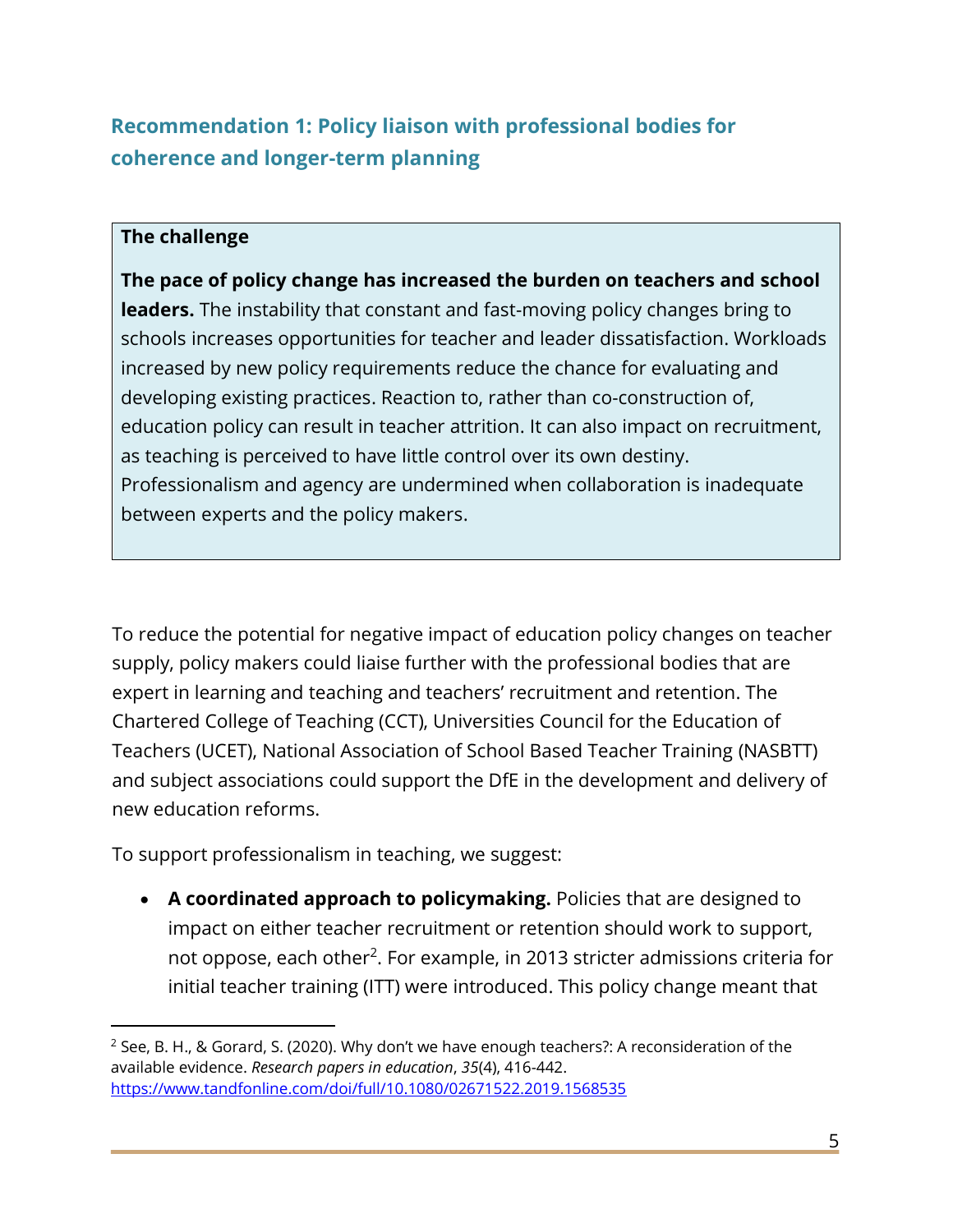the allocation of trainee numbers for universities were lowered, however at the same time the school leaving age was increased to 18 years old. These policies worked against each other to create a tension in teacher supply. It became more difficult to secure a place on an ITT programme, but more teachers were needed to support the increase in student numbers.

• **Planning and preparation time should be given to schools before any major policy implementation.** Policy reforms that could have an impact on teacher demand, such as increasing the school leaving age, should consider the supply end of the pipeline. Planning with schools and/or ITT providers in advance of any new reform should be considered. We suggest a minimum of two years to support pro-active changes that allow, for example, for adjustments to ITT intake targets. This approach would support policies such as, the change of Information Technology GCSE to Computer Science GSCE and the resulting shortage of computer science teachers (and the teaching of computer science by Information Technology (IT) teachers who could not code)<sup>3</sup>. Also, the Early Career Framework (ECF), while welcomed as funded professional development for Early Career Teachers (ECTs), the fast pace of introduction resulted in some schools not appointing  $ECTs<sup>4</sup>$ , as staff timetables had been prepared prior to confirmation of mentor and ECT teaching remission requirements. A policy intended to improve teacher retention unintentionally impacted on teacher supply due to the pace of introduction.

<sup>3</sup> Younie, S. & Preston, C. (2020). *Understanding the contribution of professional communities of practice in education technology in influencing teacher recruitment and retention*. In Ovenden-Hope, T. Passy, R. (Eds) *Exploring Teacher Recruitment and Retention: contextual challenges from international perspectives* (pp.73-83). Oxon, Routledge.

<sup>4</sup> Reddit (2021) What's the deal with schools not wanting NQT's/ECTS? [online] Retrieved from: [https://www.reddit.com/r/TeachingUK/comments/q4g5po/whats\\_the\\_deal\\_with\\_schools\\_not\\_wantin](https://www.reddit.com/r/TeachingUK/comments/q4g5po/whats_the_deal_with_schools_not_wanting_nqts_ects/)\_ [g\\_nqts\\_ects/](https://www.reddit.com/r/TeachingUK/comments/q4g5po/whats_the_deal_with_schools_not_wanting_nqts_ects/)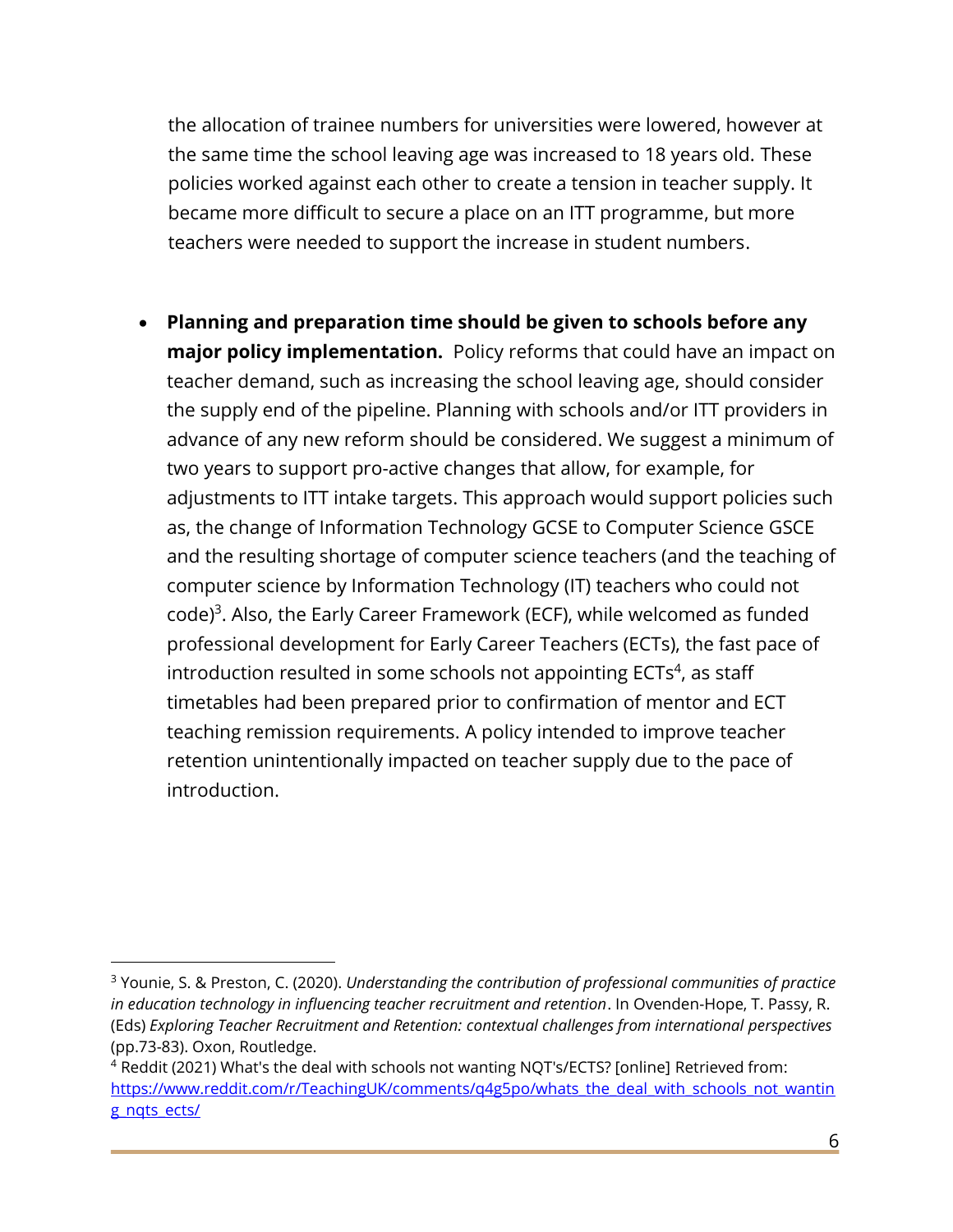• **Long term planning with the professional bodies for teacher supply is needed<sup>5</sup>** . Although the DfE does have a 10-year forecast, it cannot anticipate policy changes that may be party driven and impact on teacher supply. We suggest that the DfE establish an 'agency' with the professional bodies; CCT, UCET and NASBTT, to develop and deliver a proactive apolitical approach to teacher supply needs.

<sup>5</sup> See, B. H., & Gorard, S. (2020). Why don't we have enough teachers?: A reconsideration of the available evidence. *Research papers in education*, *35*(4), 416-442. <https://www.tandfonline.com/doi/full/10.1080/02671522.2019.1568535>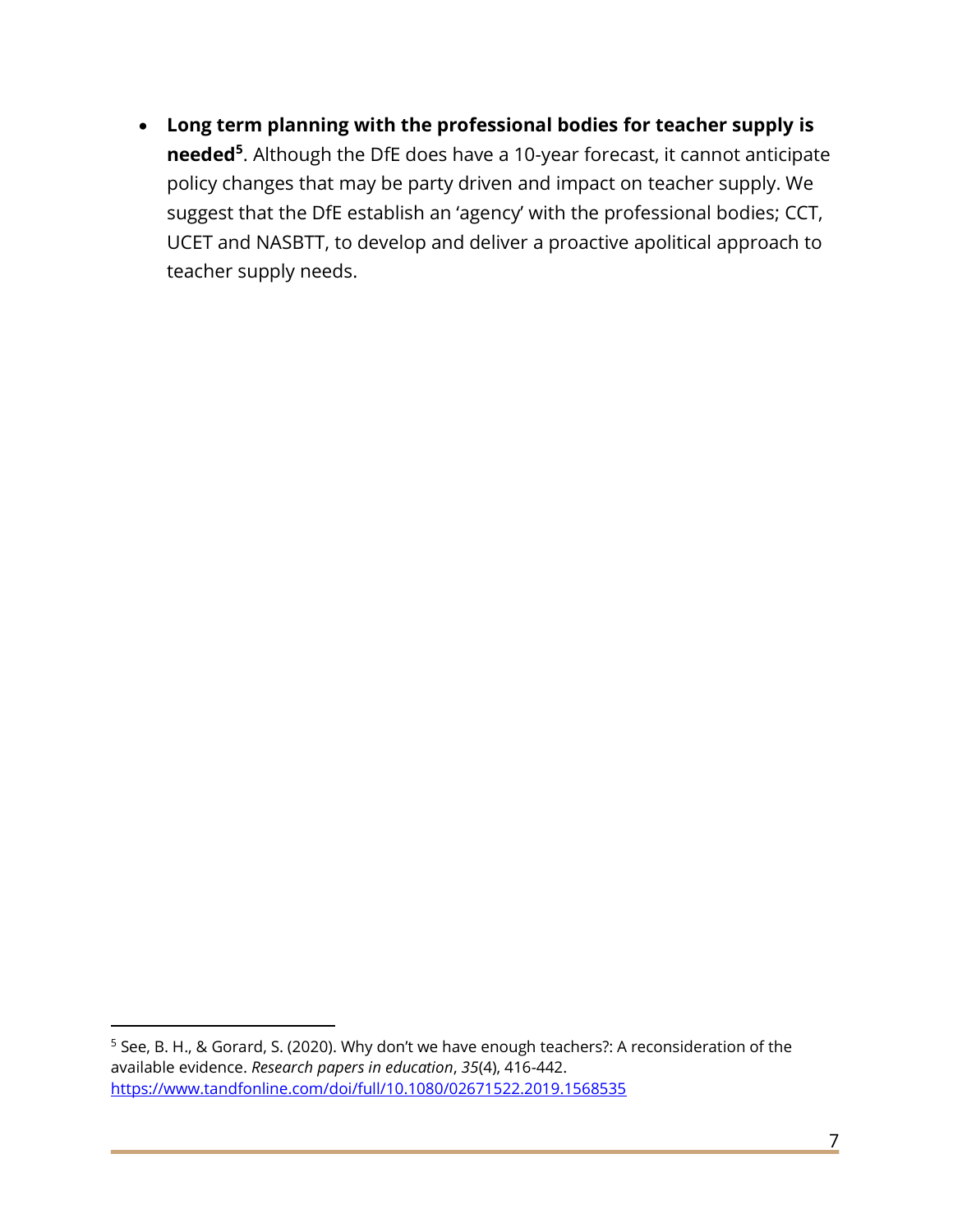## <span id="page-7-0"></span>**Recommendation 2: Recognise and promote the role of teachers and school leaders in securing learning**

#### **The challenge**

**The COVID-19 pandemic has resulted in additional challenges for school leaders and teachers, including how teaching as a profession is represented in the media.** During the height of the pandemic, the media shared parents' recognition of the demands of teaching, which were based on their experiences homeschooling their own children. However, there was a paucity of media coverage on the additional challenges teachers and school leaders were faced with in sustaining learning and how they overcame this with very limited timely guidance from the DfE<sup>6</sup>. Media representation is not wholly supportive of the profession, and this can be hard for teachers to cope with<sup>7</sup>. It also reduces the attractiveness of the profession, impacting on recruitment. Teachers have not felt respected socially, despite having taken on caring workloads on top of learning and teaching, due to the lack of available social care and welfare service support for schools. Teachers consistently adapt to support the needs of their students, and this should be recognised and promoted. If teachers continue to feel undervalued, this will result in sustained attrition.

<sup>6</sup> Achtaridou, E., Mason, E., Behailu, A., Stiell, B ., Willis, B. & Coldwell, M. (2022). *School Recovery Strategies: Year 1 findings*. Retrieved from:

[https://assets.publishing.service.gov.uk/government/uploads/system/uploads/attachment\\_data/file/](https://assets.publishing.service.gov.uk/government/uploads/system/uploads/attachment_data/file/1045471/School_Recovery_Strategies_year_1_findings.pdf) 1045471/School Recovery Strategies year 1 findings.pdf

 $^7$  Bagnall, C. L., Skipper, Y. & Fox, C. L. (2022). Primary-secondary school transition under Covid-19: Exploring the perceptions and experiences of children, parents/guardians, and teachers. *British Journal of Educational Psychology.* <https://doi.org/10.1111/bjep.12485>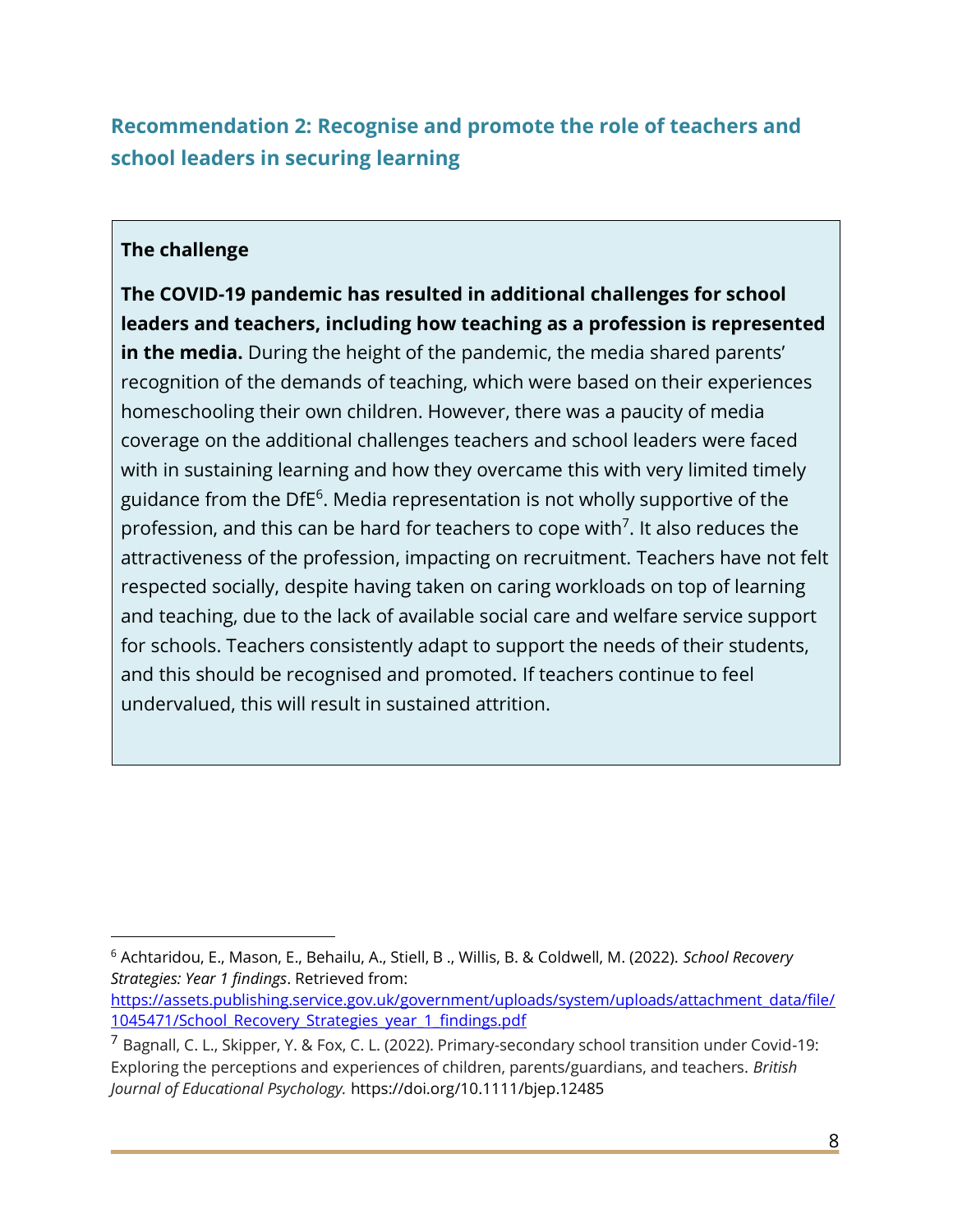For teachers to be seen as professionals, the DfE and the media need to work collaboratively to promote the positive role teachers play in supporting our economy and, more importantly, the wellbeing of children and young people by providing a secure and safe learning environment. This was never more evident that in the pandemic.

The Government should review how reduced funding of children, families and young peoples' services has impacted on schools and consider a strategy that supports teachers being teachers. Students' other social needs should be met by professionals in the relevant fields e.g., social work and mental health. However, until the policy reform is in place, teachers' adaptability to undertake roles required to ensure wellbeing and support their students' engaging with learning must be recognised.

The Government should consider a coordinated approach to collaboration between services, ensuring schools have easy access to the wider resources needed for their pupils. These changes will enable the DfE to respond effectively to school leader calls for:

*"Further cross-sector working with families and further support and funding for social care and welfare services to address the wide-reaching impacts of worsening inequalities in education and mental health, particularly in the most disadvantaged areas."<sup>8</sup>*

<sup>8</sup> Achtaridou, E., Mason, E., Behailu, A., Stiell, B ., Willis, B. & Coldwell, M. (2022). *School Recovery Strategies: Year 1 findings*. Retrieved from [https://assets.publishing.service.gov.uk/government/uploads/system/uploads/attachment\\_data/file/](https://assets.publishing.service.gov.uk/government/uploads/system/uploads/attachment_data/file/1045471/School_Recovery_Strategies_year_1_findings.pdf) [1045471/School\\_Recovery\\_Strategies\\_year\\_1\\_findings.pdf](https://assets.publishing.service.gov.uk/government/uploads/system/uploads/attachment_data/file/1045471/School_Recovery_Strategies_year_1_findings.pdf)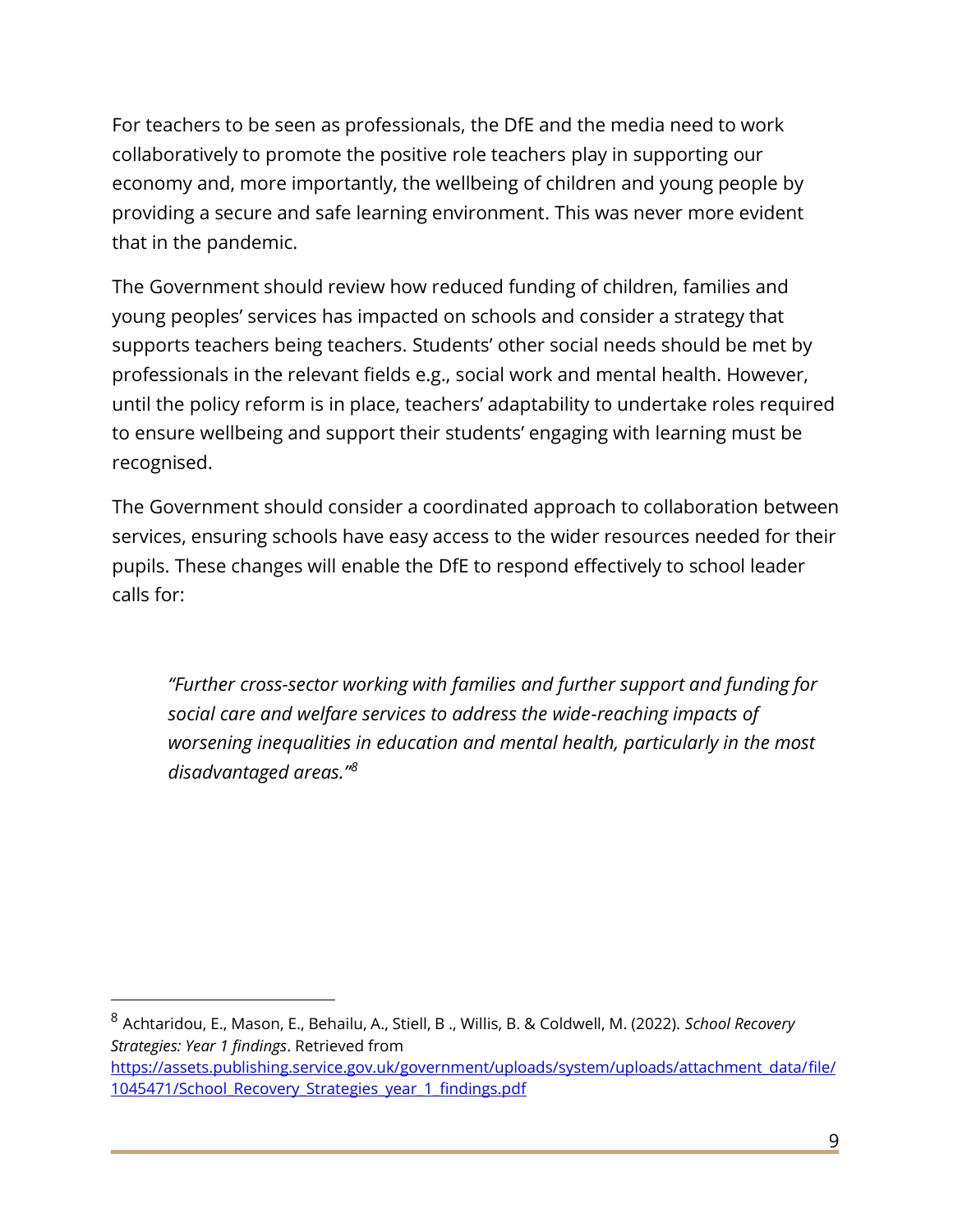## <span id="page-9-0"></span>**Recommendation 3: Increase job satisfaction for school teachers and leaders**

#### **The challenge**

**Reduced feelings of wellbeing and autonomy among teachers and school leaders has resulted in less job satisfaction.** In 2020, 95% of teachers and school leaders who responded to a survey conducted by the National Education Union (NEU) reported concerns about their wellbeing. Workload is a key factor influencing teacher wellbeing, alongside accountability pressures, working patterns, and autonomy<sup>9 10</sup>. In turn, these factors impact negatively on job satisfaction and feelings of professionalism and lead to teacher attrition. Outward facing perceptions of teaching are that it is a highly performative and tightly controlled job with long working hours, which negatively impact on recruitment.

Increasing teacher and school leader job satisfaction will provide the agency expected of a professional role. We appreciate that this change will involve both policy and culture, but believe that it is needed to re-establish teaching as a highstatus and desirable profession that recruits and retains high-quality teachers.

Job satisfaction in teaching can be increased through the Government implementing the following:

<sup>9</sup> Long, R. & Danechi, S. (2021). *Teacher recruitment and retention in England*. Retrieved from <https://researchbriefings.files.parliament.uk/documents/CBP-7222/CBP-7222.pdf> ; [https://tdtrust.org/wpcontent/uploads/2020/08/teacher\\_autonomy\\_how\\_does\\_it\\_relate\\_to\\_job\\_satisf](https://tdtrust.org/wpcontent/uploads/2020/08/teacher_autonomy_how_does_it_relate_to_job_satisfaction_and_retention-1.pdf) action and retention-1.pdf

<sup>&</sup>lt;sup>10</sup> Ofsted (2019). *Teacher well-being at work in schools and further education providers.* Retrieved from [https://assets.publishing.service.gov.uk/government/uploads/system/uploads/attachment\\_data/file/](https://assets.publishing.service.gov.uk/government/uploads/system/uploads/attachment_data/file/936253/Teacher_well-being_report_110719F.pdf) [936253/Teacher\\_well-being\\_report\\_110719F.pdf](https://assets.publishing.service.gov.uk/government/uploads/system/uploads/attachment_data/file/936253/Teacher_well-being_report_110719F.pdf)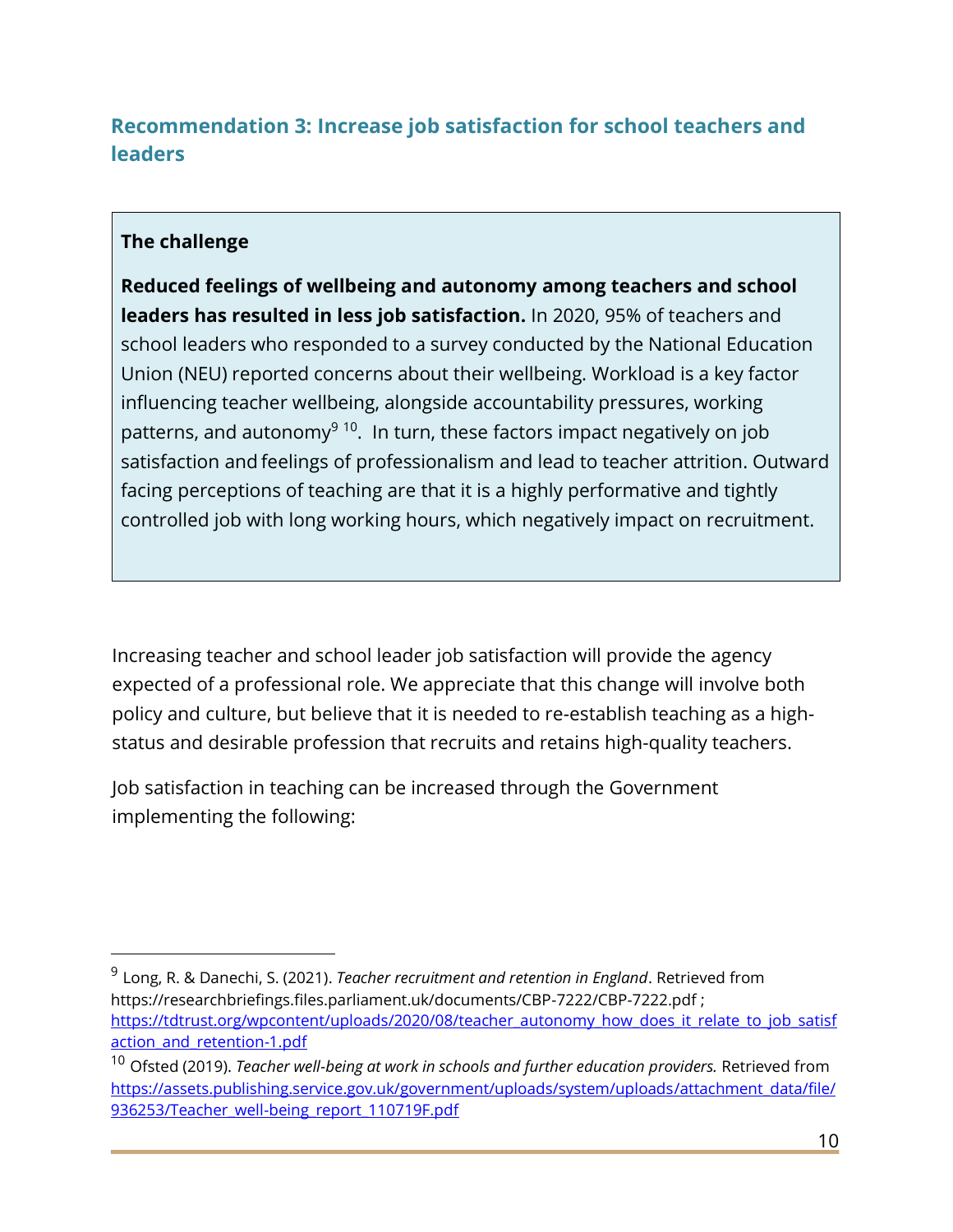- **Accountability changes.** This will involve a review of the unintended consequences of how Ofsted impacts on school workloads and priorities in creating an 'accountability culture'<sup>11</sup>, and revising inspections to remove these.
- **Workload changes.** Teachers and school leaders must be supported in having flexible working options, such as job shares, as standard school policy. Reform in this area should include a review of hours spent working beyond the working day as part of the DfE workload strategy.
- **Autonomy for school leaders.** In 2012 the Government promised leaders more autonomy through a school-led system. What has emerged over the last ten years is an education system in which schools are controlled centrally<sup>12</sup>, with school leaders responding to DfE requests and teachers actioning them. This control of schools, in matters ranging from curriculum to attendance, has reduced autonomy, agency and contextualising of school needs and need to be reviewed.

 $11$  For example, analysis of data from the Teaching and Learning International Survey (TALIS) of over 100,000 teachers from more than 40 countries, reported that 68% of teachers in England felt accountability-related stress, compared to a cross-country average of around 45%. Jerrim, J. & Sims, S. (2020). *Teacher workload and well-being. New international evidence from the OECD TALIS study*. Retrieved from:<https://johnjerrim.com/papers/>

 $12$  Analysis for data from TALIS found that England sits towards the top of the 'accountability' scale when compared to other countries. Ibid.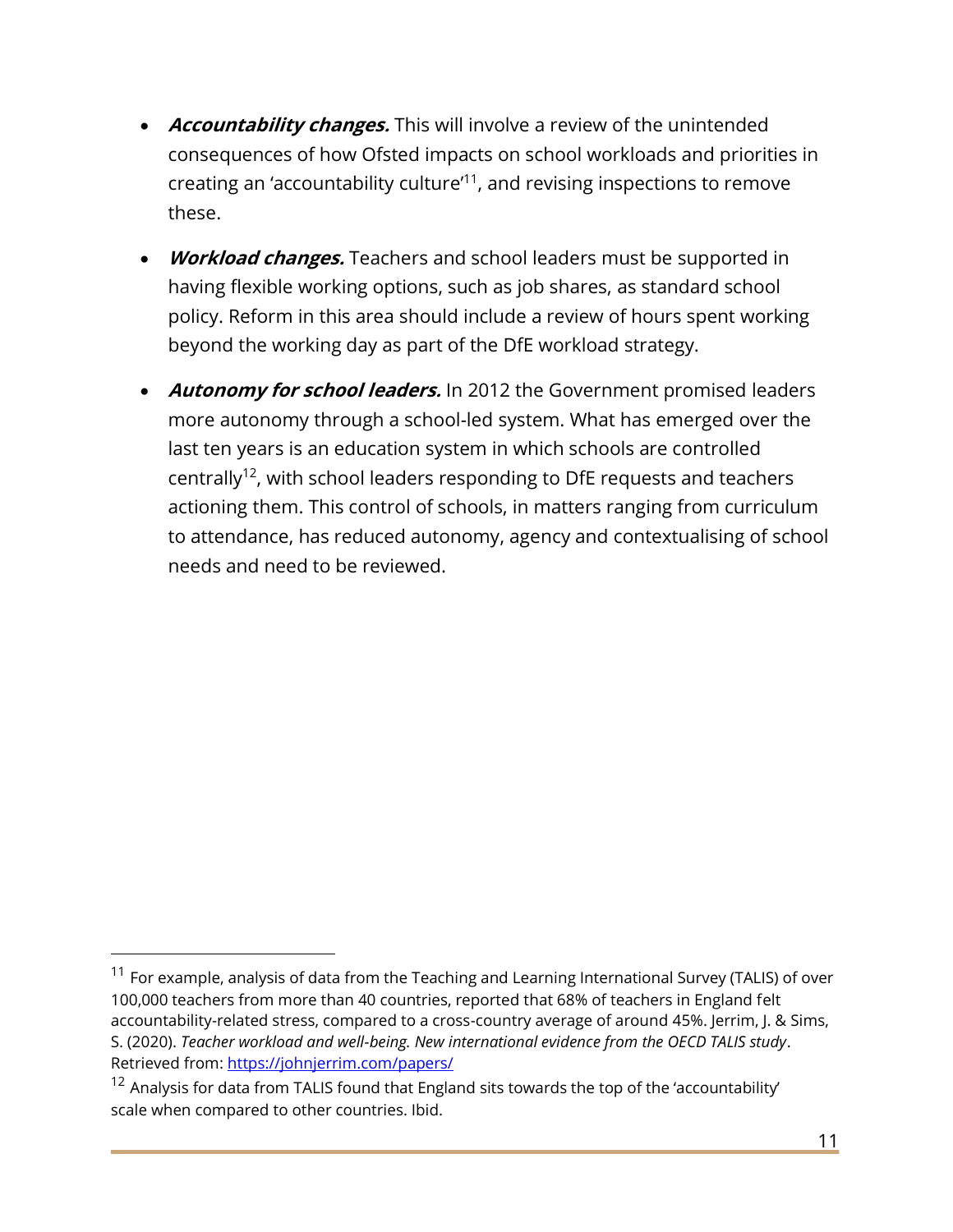## <span id="page-11-0"></span>**Recommendation 4: Improve school funding**

#### **The challenge**

**Funding challenges have resulted in sustained and chronic issues for schools in accessing resources, including teachers**. Schools are being run of budgets akin to 2009 in real terms<sup>13 14</sup>. These challenges have also resulted in relatively low pay in schools. The reports of the Institute for Fiscal Studies and Public Accounts Committee (PAC) on School Funding in 2021 demonstrate that action is needed to address the level of funding schools receive. The increase in unqualified teachers reflects both the difficulties in recruiting teachers, and a cheaper option for stretched school budgets. Teaching Assistants (TAs) and Higher Level TAs are being used increasingly to 'teach' classes to balance budgets. School funding needs to be improved to support teacher supply.

Once schools are appropriately funded (including the promised £30,000 starting pay for teachers in line with other graduate professions<sup>15</sup>), school leaders will be able to deploy qualified teachers, with appropriate subject specialisms, to teach all classes and attract more teachers to the profession.

The issues surrounding school funding have been well rehearsed and we appreciate that the DfE is fully aware of these and is considering ways forward. It is worth noting that in Quebec, Canada, teachers have a yearly pay increment (step) that is not performance based and includes inflationary increases. Teachers have

<https://committees.parliament.uk/publications/7577/documents/79574/default/>

<sup>&</sup>lt;sup>13</sup> Siebta, L. (2021). *School Spending in England*. Retrieved from: [https://ifs.org.uk/uploads/BN334-](https://ifs.org.uk/uploads/BN334-School-spending-in-England-trends-over-timeand-future-outlook.pdf) [School-spending-in-England-trends-over-timeand-future-outlook.pdf](https://ifs.org.uk/uploads/BN334-School-spending-in-England-trends-over-timeand-future-outlook.pdf) 

<sup>14</sup> House of Commons Committee of Public Accounts (2021). *School Funding: Twenty-First Report of Session 2021–22.* Retrieved from:

<sup>&</sup>lt;sup>15</sup> See, B.H., Morris, R., Gorard, S., Kokotsaki, D., and Abdi, S. (2020). Teacher recruitment and retention: A critical review of international evidence of most promising interventions. *Education Sciences,* 10, (10), 262, 1-45.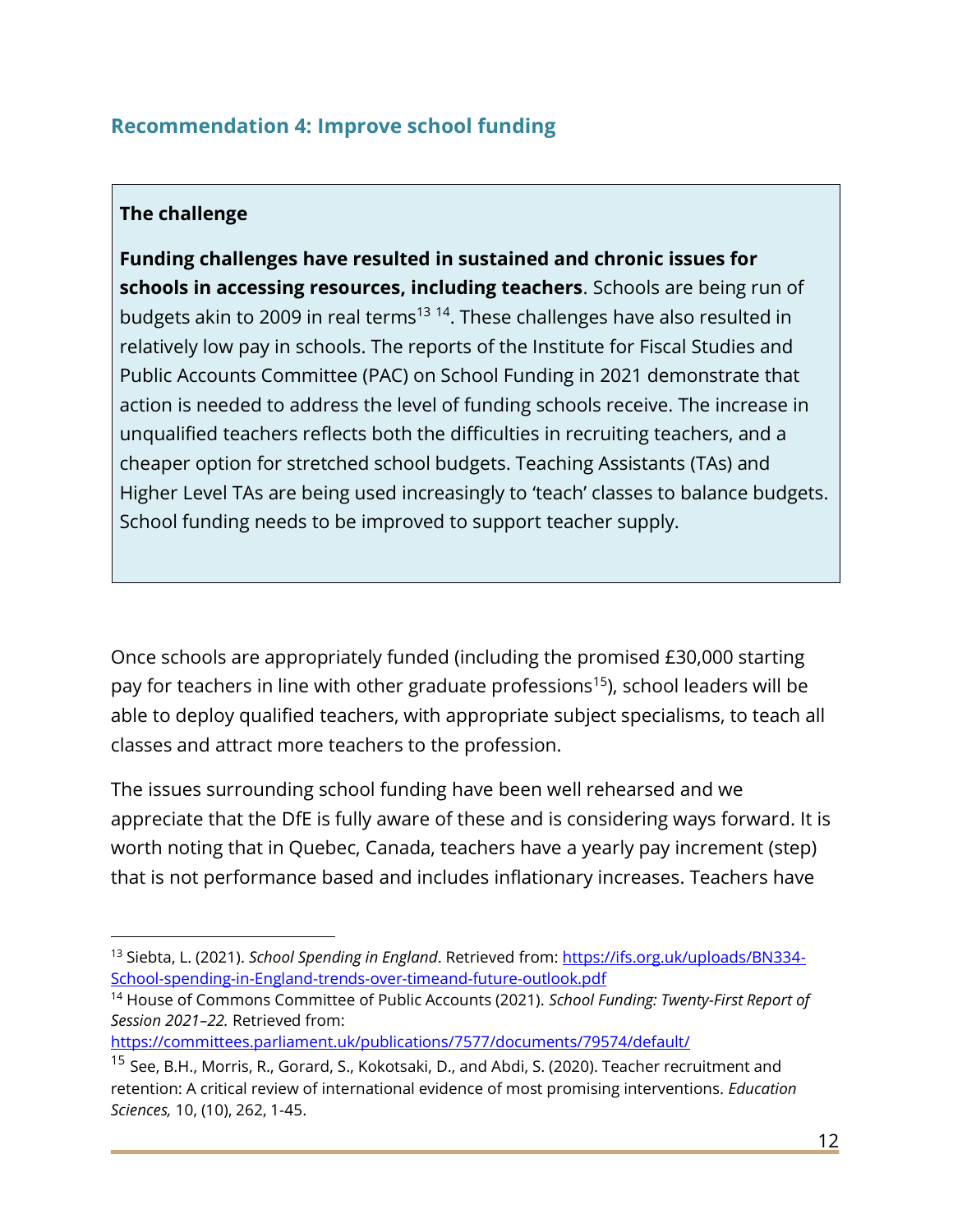high levels of wellbeing and job satisfaction, which has been linked to this approach to salary that is not tied to additional responsibilities.<sup>16</sup> It would be worth considering this approach to teachers pay in the UK as it suggests a strategy for teacher retention that is linked to improved wellbeing, workload and job satisfaction.

<sup>16</sup> Lofthouse, R. & Hollweck, T. (2021). Contextual coaching: levering and leading school improvement through collaborative professionalism. *International Journal of Mentoring and Coaching in Education.* ISSN 2046-6854 DOI[: https://doi.org/10.1108/IJMCE-01-2021-0019](https://doi.org/10.1108/IJMCE-01-2021-0019)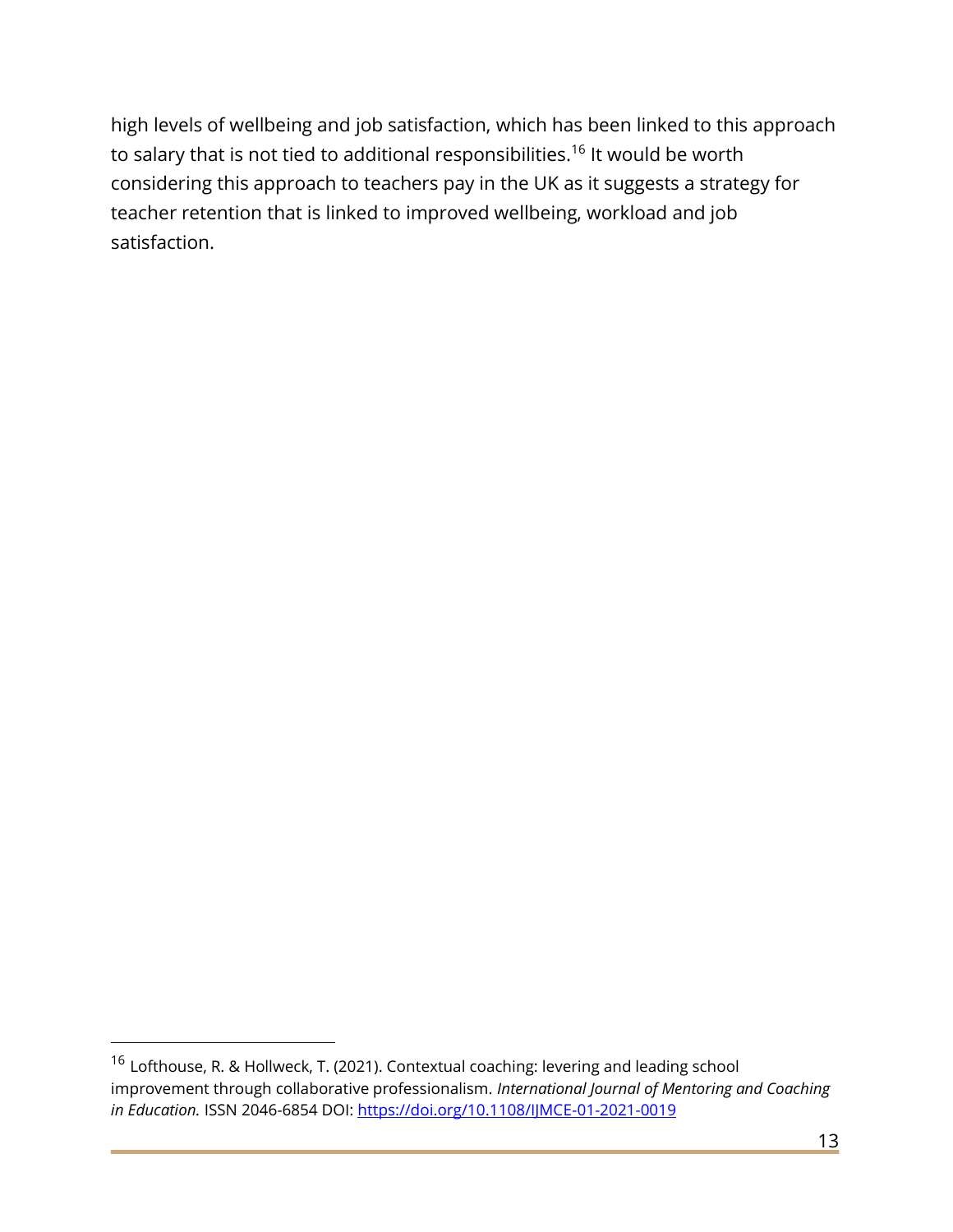## <span id="page-13-0"></span>**Recommendation 5: Re-regulate teaching**

#### **The challenge**

**The de-regulation of teaching has reduced the status of teachers.** In 2012 the DfE reformed education policy to enable Academies, Free Schools and Studio schools to employ unqualified teachers in full teaching roles and to use the title 'teacher'. An unintended consequence of de-regulating teaching has been the increase in unqualified teachers and leaders. In 2019, the School Workforce Census data recorded 25,078 unqualified teachers, the majority of who were found in Educationally Isolated schools $17$ , secondary schools and special schools <sup>18 19</sup>. De-regulation affects both teacher recruitment and retention by de-valuing teaching, establishing it in policy as a job that can be done without qualification.

Teaching as a fully qualified profession establishes the value of training and professional development and secures its status in society. Qualified Teacher Status (QTS) should be the minimum entry requirement into the profession<sup>20</sup>. The challenges in Further Education caused by extended periods of de-regulation since 1990 $^{21}$  include issues with recruitment, retention, teacher identity and quality of

 $17$  Educationally Isolated schools are those that are in areas that are geographically remote, socioeconomically deprived and cultural isolated, such as coastal, rural, ex-industrial. Tanya Ovenden-Hope, T. & Passy, R. (2019) *Educational Isolation: a challenge for schools in England*. Retrieved from: <https://www.marjon.ac.uk/educational-isolation/>

<sup>18</sup> Ovenden-Hope, T. (2021). *Teacher as commodity versus teacher as professional: An international status-based crisis in teacher supply.* Retrieved from:

[https://my.chartered.college/impact\\_article/teacher-as-commodity-versus-teacher-as-professional](https://my.chartered.college/impact_article/teacher-as-commodity-versus-teacher-as-professional-an-international-status-based-crisis-in-teacher-supply/)[an-international-status-based-crisis-in-teacher-supply/](https://my.chartered.college/impact_article/teacher-as-commodity-versus-teacher-as-professional-an-international-status-based-crisis-in-teacher-supply/)

<sup>&</sup>lt;sup>19</sup> National Statistics (2020). *School workforce in England*. Retrieved from: [https://explore-education](https://explore-education-statistics.service.gov.uk/find-statistics/school-workforce-in-england)[statistics.service.gov.uk/find-statistics/school-workforce-in-england](https://explore-education-statistics.service.gov.uk/find-statistics/school-workforce-in-england)

<sup>20</sup> Ingersoll, R. & Collins, J. G. (2018). *The status of teaching as a profession.* Retrieved from https://repository.upenn.edu/cgi/viewcontent.cgi?article=1226&context=gse\_pubs

<sup>21</sup> Nash, I. (2012) *Deregulation and cuts provoke fears of a return to the bad old days*. Policy Consortium. Retrieved from: [https://policyconsortium.co.uk/deregulation-and-cuts-provoke-fears-of-a-return-to](https://policyconsortium.co.uk/deregulation-and-cuts-provoke-fears-of-a-return-to-the-bad-old-days/)[the-bad-old-days/](https://policyconsortium.co.uk/deregulation-and-cuts-provoke-fears-of-a-return-to-the-bad-old-days/)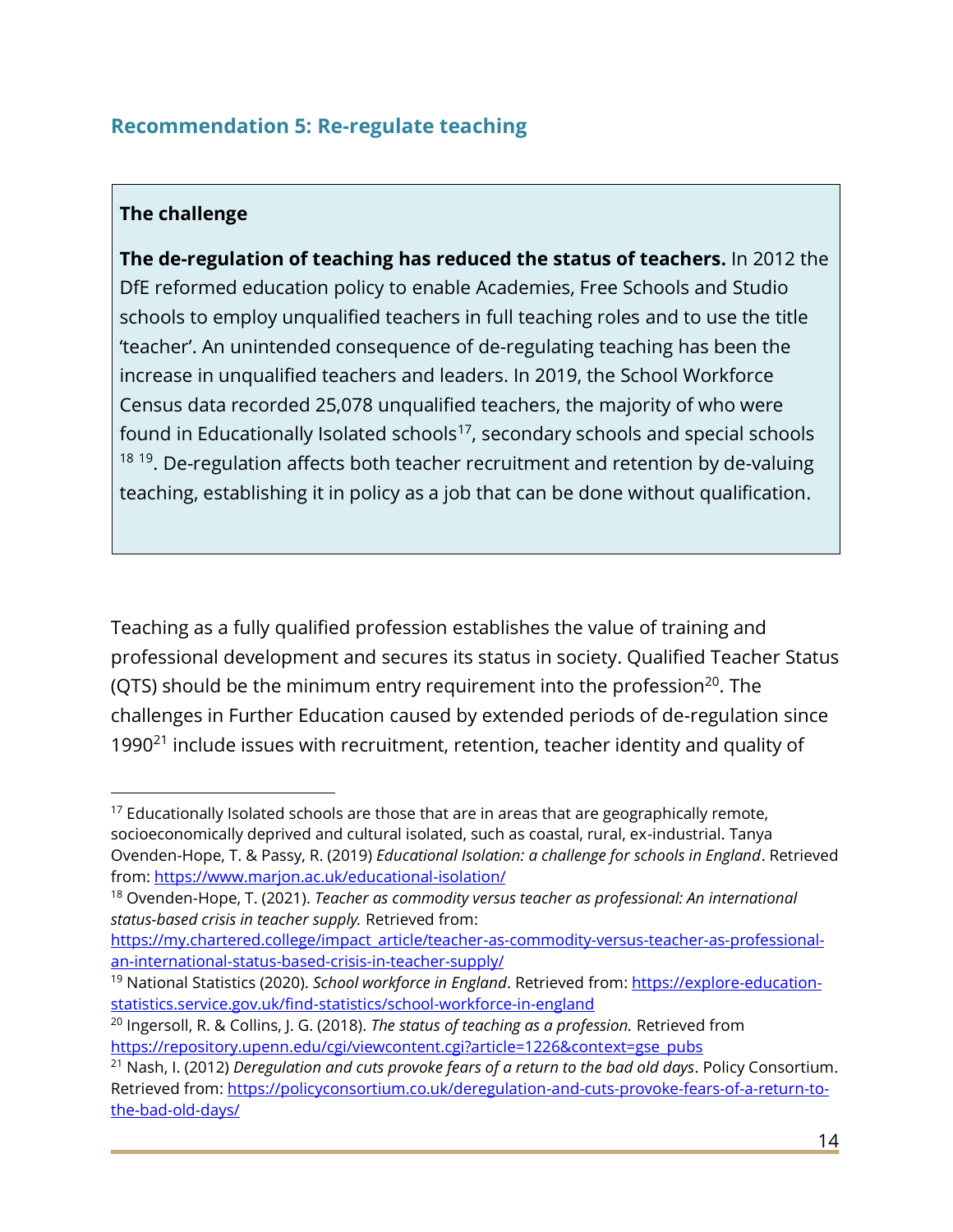teaching and learning<sup>22</sup>. We urge the Government to recognise the relationship between an unqualified teaching profession and teacher supply, not in the way it can be used to remedy teacher shortages, but as a contributing and sustaining factor to these shortages.

The Chartered College for Teaching was established, in part, to consolidate Chartered Status, as in law, engineering, medicine and other professions. The White Paper (2022) presents an opportunity to consider the re-regulation of teaching in this context and thereby support teacher supply through:

- Increased status of the profession in society through the value place on training.
- Increased job satisfaction for teachers who are all trained professionals on a clear career pathway.
- Enhanced opportunities for school improvement, for example through the employment of qualified subject and phase specialists, and by having all teachers with initial training that supports evidence-based practice.
- Re-establishing teaching as a profession of choice for graduates seeking a career with continuing profession development.

Professional development routes for unqualified teachers in schools to achieve QTS can be put in place through ITT providers to facilitate re-regulation.

Deregulation undermines professional status. High-status professions are typified by mandatory qualification requirements, strong CPD entitlements and a professional body that provides accountability and voice.

 $22$  May 2010 all three regulatory planks of FE teaching have been removed: mandatory membership of a professional body; minimum CPD entitlements; and the requirement to hold or be working towards a teaching qualification. Source: National Education Union (2020) Deregulation of FE Teaching. Retrieved from:<https://neu.org.uk/advice/deregulation-fe-teaching>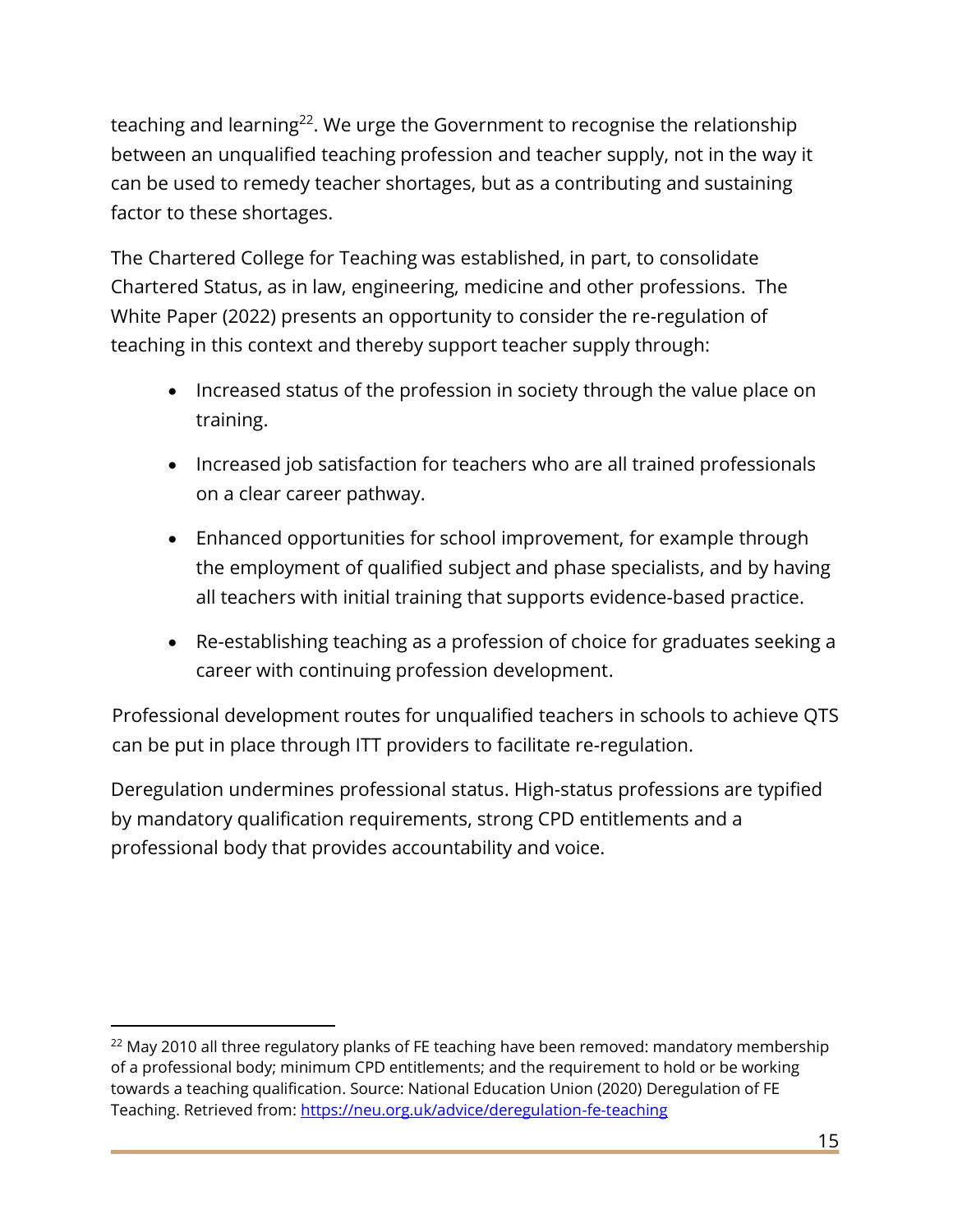## <span id="page-15-0"></span>**Conclusion**

The Teacher Supply SIG have considered the question:

## '**What action will support a high-status and sustainable teaching profession in English primary and secondary schools**?''

There is a crisis of teacher supply in England. The White Paper (2022) presents an opportunity to initiate changes that could impact positively on both the recruitment and retention of teachers. We believe our recommendations will provide a focus for improving the teacher supply challenges facing the country.

At the heart of the recommendations in this report is the re-imagining of teachers as professionals and teaching as a profession. We believe that by taking action to position teaching as a high-status role in society and a first-choice profession for graduates and career changers, the Government will improve teacher recruitment and retention. Our recommendations involve policy-making that is advised by our expert professional bodies for teacher supply and schools, with a focus on longterm planning for a sustained and high-quality workforce. We ask that the demanding role of teachers and school leaders be recognised and promoted positively, which includes actions to increase job satisfaction that make teaching an increasingly respected and attractive career choice. School funding is a known area for improvement, and we support any action that the Government can take to increase resources allocated to schools. Our last recommendation is for the Government to seriously consider the benefits of a regulated workforce, in all schools, as a way of improving teacher supply long-term.

It is worth re-visiting the statement from Damien Hinds, then Secretary of State for Education, in the Recruitment and Retention Strategy (DfE, 2019: 3) $^{23}$ , which provides a worthy ambition for any actions considered to remedy teacher supply challenges:

<sup>23</sup> Department for Education (2019). *Recruitment and Retention Strategy.* Retrieved from [https://assets.publishing.service.gov.uk/government/uploads/system/uploads/attachment\\_data/file/](https://assets.publishing.service.gov.uk/government/uploads/system/uploads/attachment_data/file/786856/DFE_Teacher_Retention_Strategy_Report.pdf) [786856/DFE\\_Teacher\\_Retention\\_Strategy\\_Report.pdf](https://assets.publishing.service.gov.uk/government/uploads/system/uploads/attachment_data/file/786856/DFE_Teacher_Retention_Strategy_Report.pdf)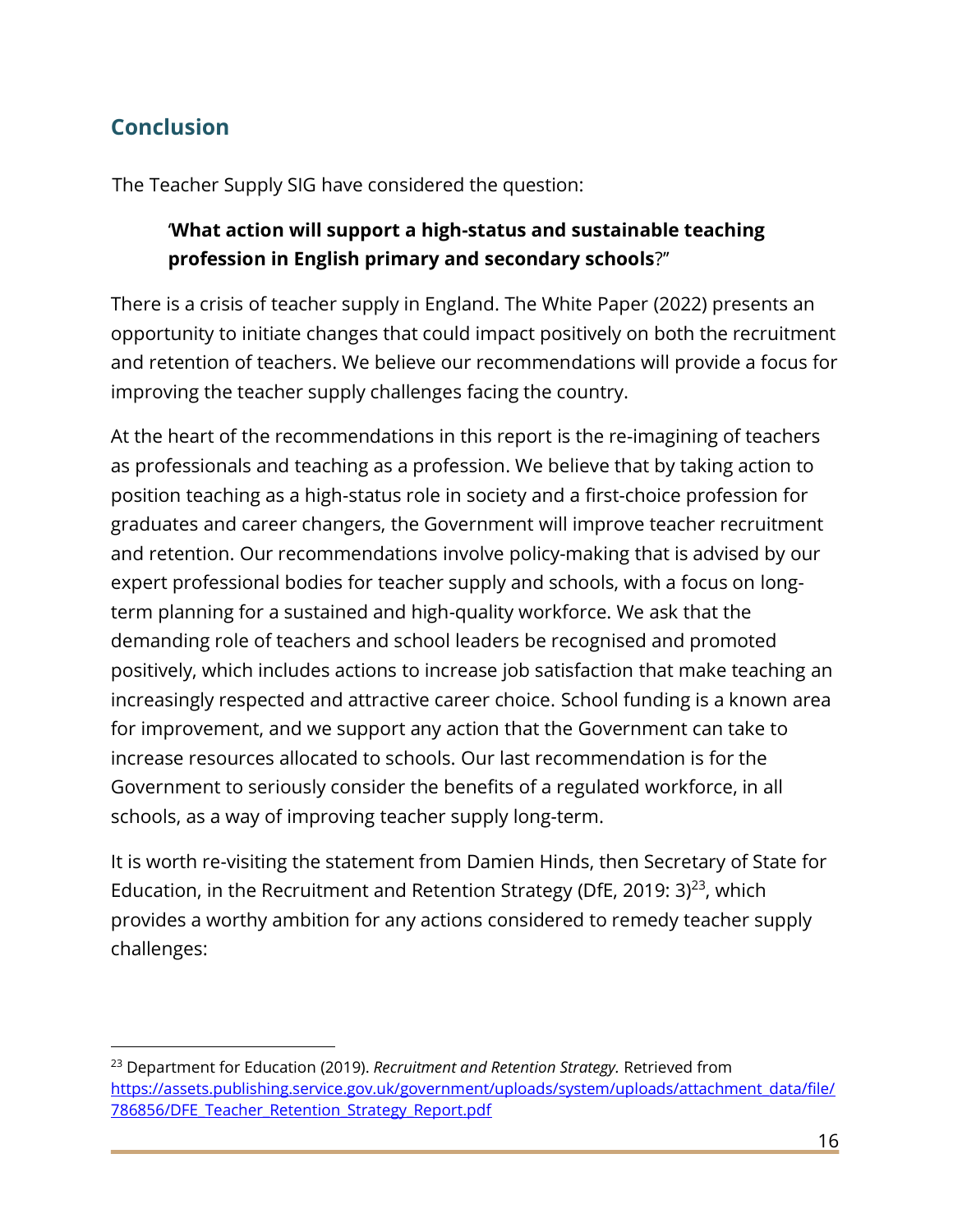<span id="page-16-0"></span>'*But there are no great schools without great teachers. The key to education is the person at the front of the classroom. At a time when there are more pupils in our schools than ever before, we need to be attracting and keeping great people in teaching*.'